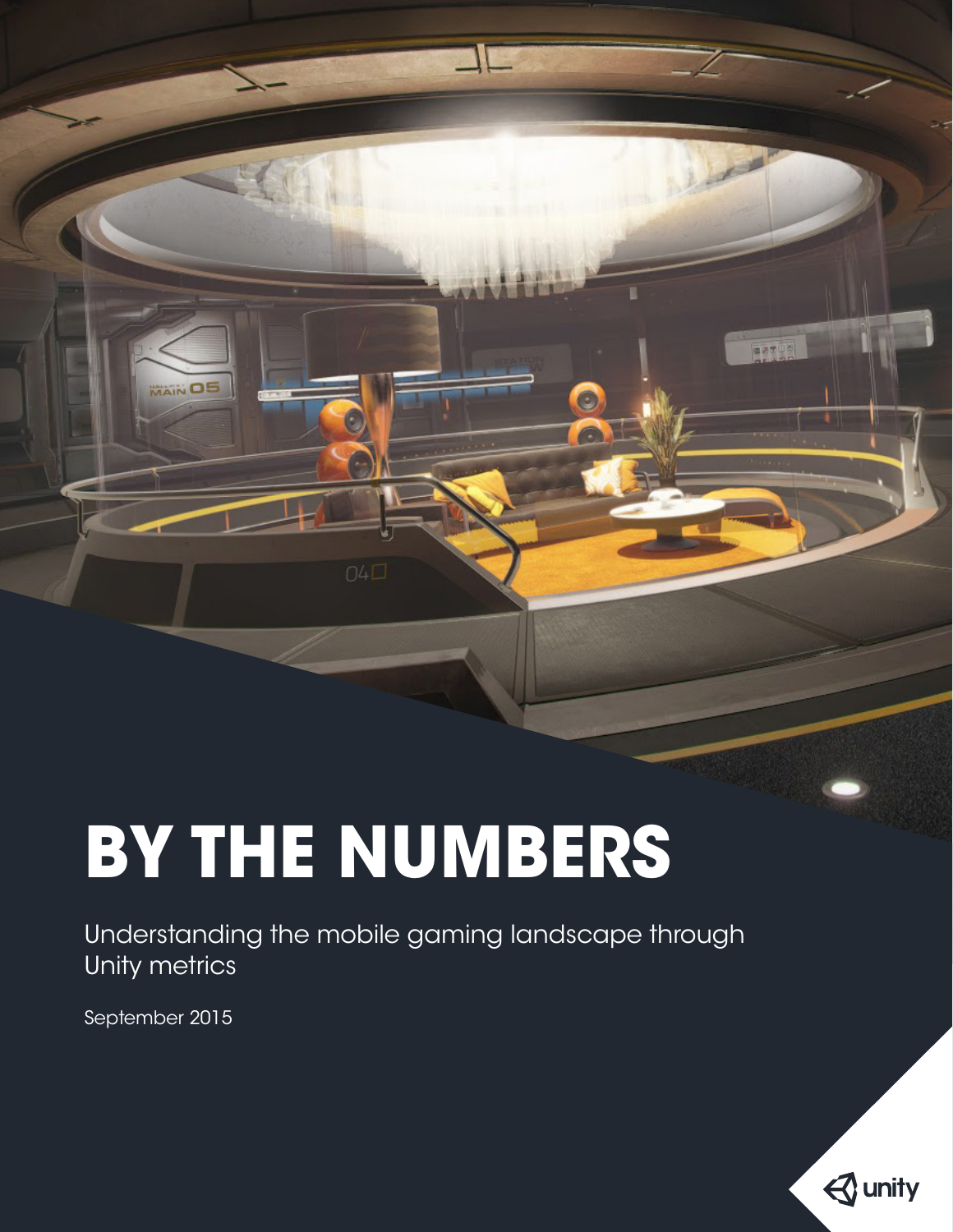# **ABOUT THIS REPORT**

As the game development platform with the largest market share, Unity is uniquely positioned to interpret usage data as a means of discovering relevant trends. By sharing this data, our goal is to help game developers better understand the gaming landscape and players' behavior.

The first edition of the By The Numbers report focuses on game install patterns. It includes information about where games made with Unity are played, what devices they're played on, and what operating systems those devices are running.

The statistics provided are just a first step towards providing deep insights, benchmarking, and metrics for game developers. In future additions, you can look forward to seeing the most fine-grained game usage data in the industry to help you become even more successful.

### **MILLIONS OF MOBILE GAMES ARE INSTALLED EVERY DAY**

When most games or apps made with Unity are installed, de-identified data is sent, including a unique device identifier, device model, platform, operating system, and country of origin for the device installing the app.

Between April 1 and July 31 2015, 174,183 (174K) unique games or apps made with Unity generated 2,471,221,822 (2.5B) install events, reaching 1,104,635,344 unique devices (1.1B).

On average, this number of install events represents about 9 million new devices reached every day and nearly 20 million install events per day, providing a vast quantity of data to analyze for trends in installs by platform and by country.



Between April 1 and July 31, 2015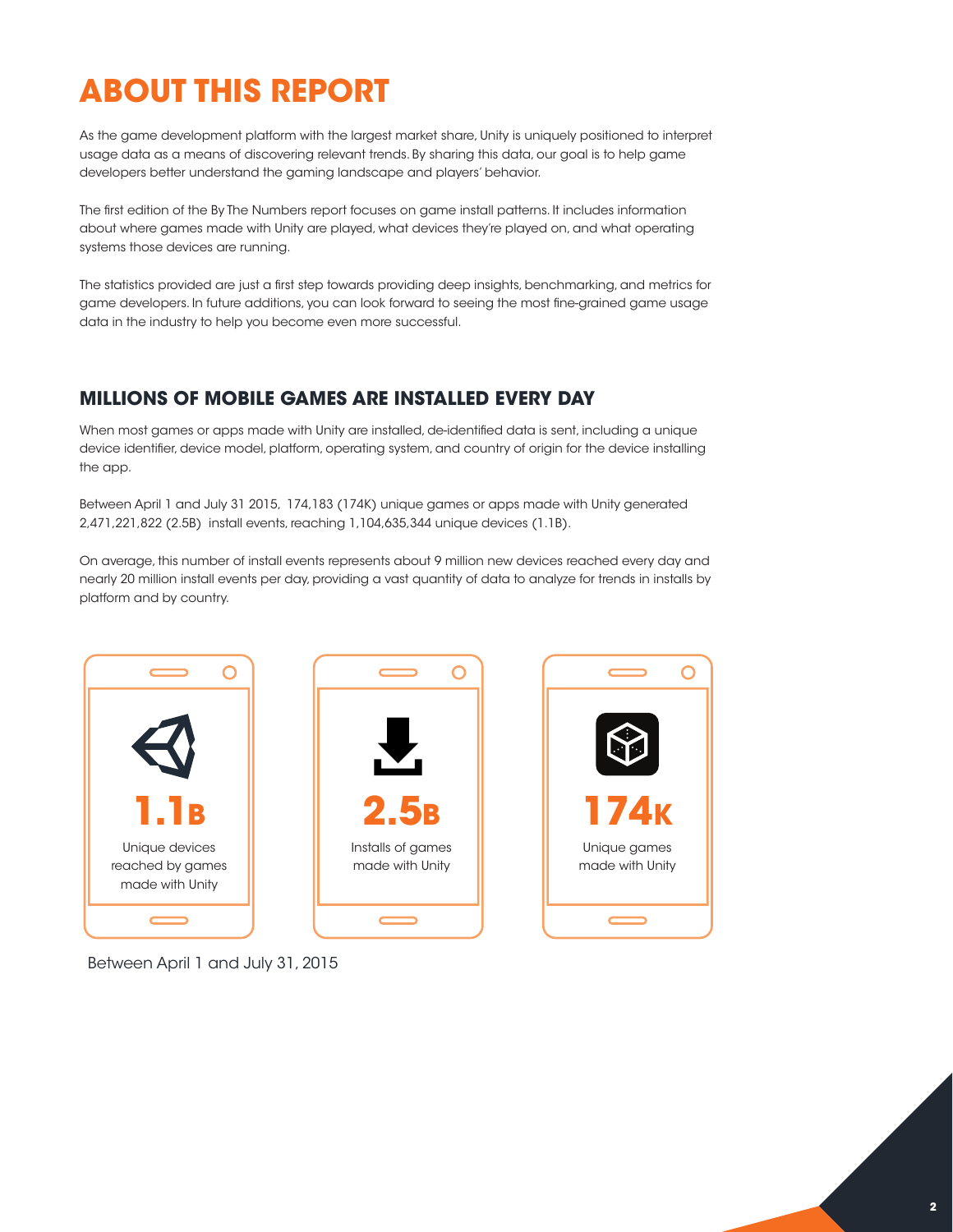# **MOBILE PLATFORM DIVERSITY**

Globally, 74% of all mobile app installs were initiated on an Android device, with 17% of installs being initiated on iOS devices. The two most popular manufacturers are Apple and Samsung, and their devices account for 54% of mobile app installs.



### **UNIQUE DEVICES BY OS AND MODEL REACHED BY GAMES MADE WITH UNITY**

iOS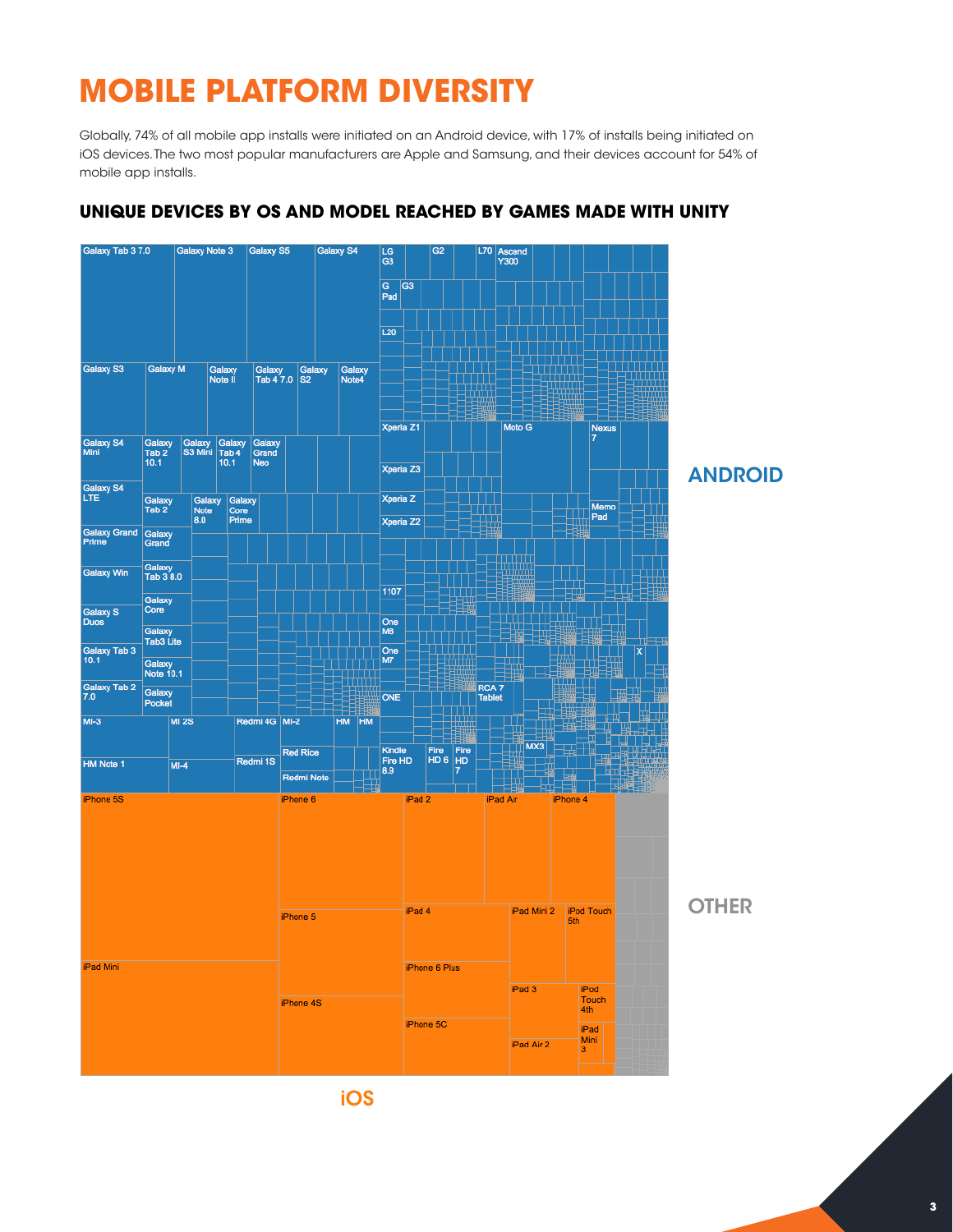# **ANDROID OS**



**ANDROID APP** 

Globally, 74% of all mobile app installs were initiated on an Android device. These devices run a variety of versions of the Android OS, ranging from Android 2.1 (API 7) to Android 5.1.1 (API 22). The three most common OS versions (Android 4.4 (API 19), 4.2 (API 17) and 4.1 (API 16)) account for 78% of all Android app installs. Just over 92% of all Android app installs were performed on devices running Android 4.1 (API 16) or later.

The majority of Android users are dependent on the update schedules of device manufacturers in order to receive the latest Android releases. As a result, Android devices don't typically run the latest release of the OS. In fact, less than 9% of installs were performed on devices running the latest Android OS (Android 5.x, API 21 or later).

### **ANDROID DEVICES**

The Android landscape is very fragmented. The most popular Android device (the Samsung Galaxy Tab 3.7) only represents 3% of all Android devices. From a manufacturer standpoint, Samsung accounts for 37% of all Android

devices – an overwhelming lead over the next most popular manufacturers: Xiaomi (7%) and LG (5%). Overall, the top 10 manufacturers account for 69% of the total Android market.

| <b>DEVICE MANUFACTURER</b> | % ANDROID DEVICES | <b>MOST POPULAR MODEL</b> | % OF MFR BRAND |
|----------------------------|-------------------|---------------------------|----------------|
| <b>SAMSUNG</b>             | 37%               | Galaxy Tab 3.7            | 9%             |
| והו                        | 7%                | $Mi-3$                    | 16%            |
| $\bigoplus$ LG             | 5%                | Optimus L5                | 5%             |
| <b>SE</b> HUAWEI           | 5%                | Ascend y300               | 8%             |
| <i>lenovo</i>              | 4%                | Ideatab                   | 9%             |
| <b>SONY</b>                | 4%                | Xperia z1                 | 12%            |
| <b>ALPS</b>                | 2%                | r811                      | 1%             |
| <b>ASUS</b>                | 2%                | Zenphone                  | 17%            |
| <b>M</b> MOTOROLA          | 2%                | Moto G                    | 38%            |
| htc                        | 2%                | One M7                    | 6%             |
| Top 10 Total:              | 69%               |                           |                |

### **TOP ANDROID DEVICE MANUFACTURERS**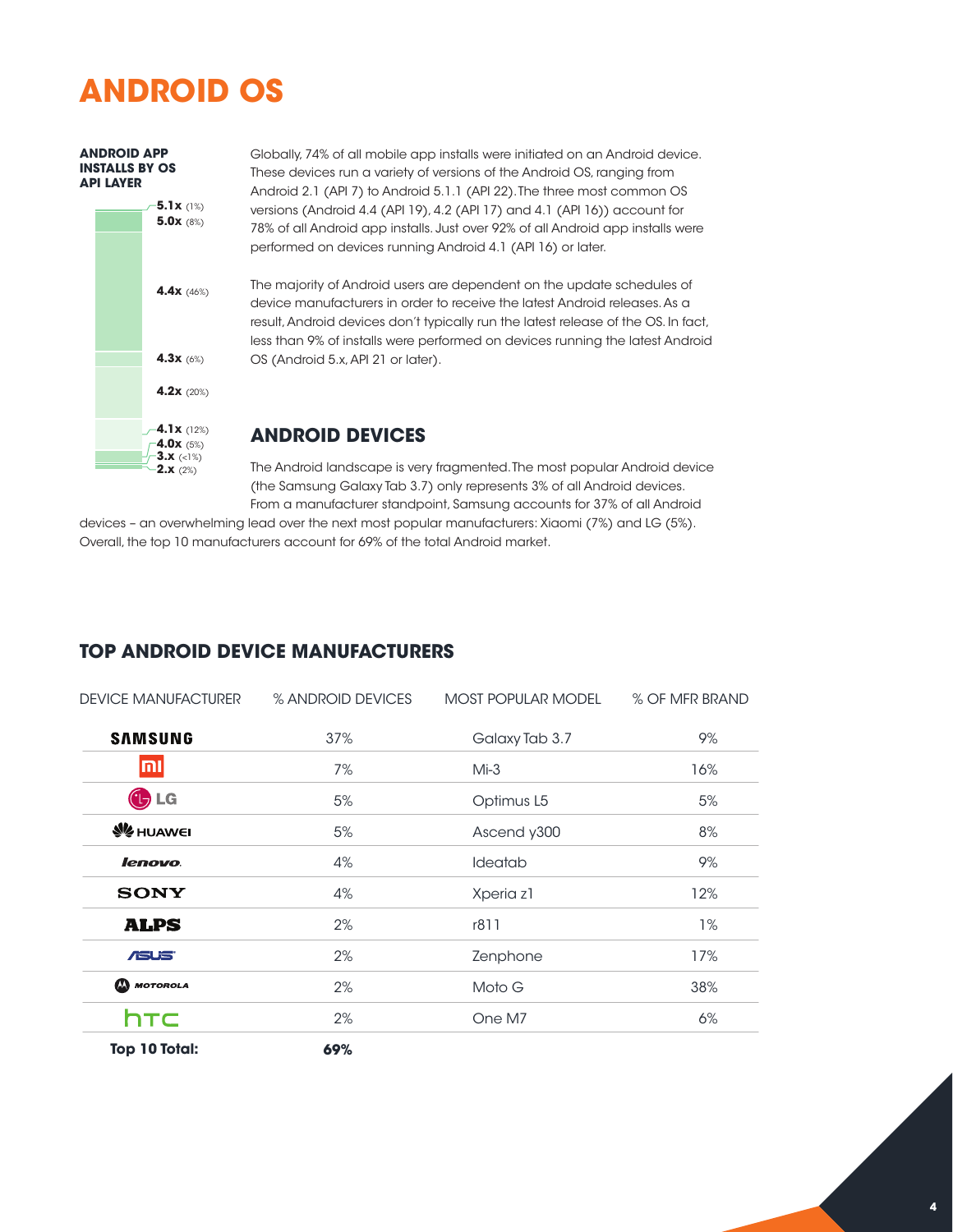### **APPLE iOS**

#### **App Installs by iOS Version**



Globally, 17% of all mobile app installs were initiated on an iOS device. Devices running on iOS use a range of versions from 4.0 up through iOS 9 beta (the newest iOS OS at the end of the data collection window, used by 0.1% of devices). When compared to Android devices, Apple devices tend to run more recent versions of the OS. 77% of iOS installs occur on devices running 8.0 (released September 2014) or later, and 97% occur on devices running 7.0 (released September 2013) or later.

### **iOS DEVICES**

Apple is the second largest manufacturer of mobile devices, and has the two most popular smartphones in our dataset. iPhones are also the most popular iOS devices accounting for 60% of iOS installs, compared with 36% for the iPad and 4% for the iPod Touch.

The iPhone 6 and the iPhone 5s are the most popular devices with 23% of app installs each. Only 9% of installs occur on the larger iPhone 6 Plus, giving

the device a lower market share than the older iPhone 5 and iPhone 4S (with 14% and 13% respectively). The most popular tablets (the iPad Mini and iPad 2) account for 44% of installs on iOS tablets. Both these tablets were released several years ago, but still account for a higher number of installs than newer iPads with Retina displays.





| Total iPod Touch    | 13,546,792   |
|---------------------|--------------|
| <b>Total iPhone</b> | 222,142,499  |
| iPhone 3GS          | 593,015      |
| iPhone 4            | 19,820,877   |
| iPhone 4S           | 27,841,975   |
| iPhone 5            | 31,674,592   |
| $iPhone$ 5C         | 18,171,402   |
| iPhone 5S           | 51,198,236   |
| iPhone 6            | 51,807,438   |
| iPhone 6 Plus       | 21.034.964   |
| Model               | Unique count |

| 13,546,792    | <b>Total iPad</b> | 135,217,507  |
|---------------|-------------------|--------------|
| 222, 142, 499 | iPad              | 566,637      |
| 593,015       | iPad 2            | 24,901,332   |
| 19,820,877    | iPad 3            | 10,802,038   |
| 27,841,975    | iPad 4            | 16,764,971   |
| 31,674,592    | iPad Air          | 21,946,643   |
| 18,171,402    | iPad Air 2        | 8,887,672    |
| 51,198,236    | <i>iPad Mini</i>  | 34,300,611   |
| 51,807,438    | iPad Mini 2       | 13,714,739   |
| 21,034,964    | iPad Mini 3       | 3,332,864    |
| Unique count  | Model             | Unique count |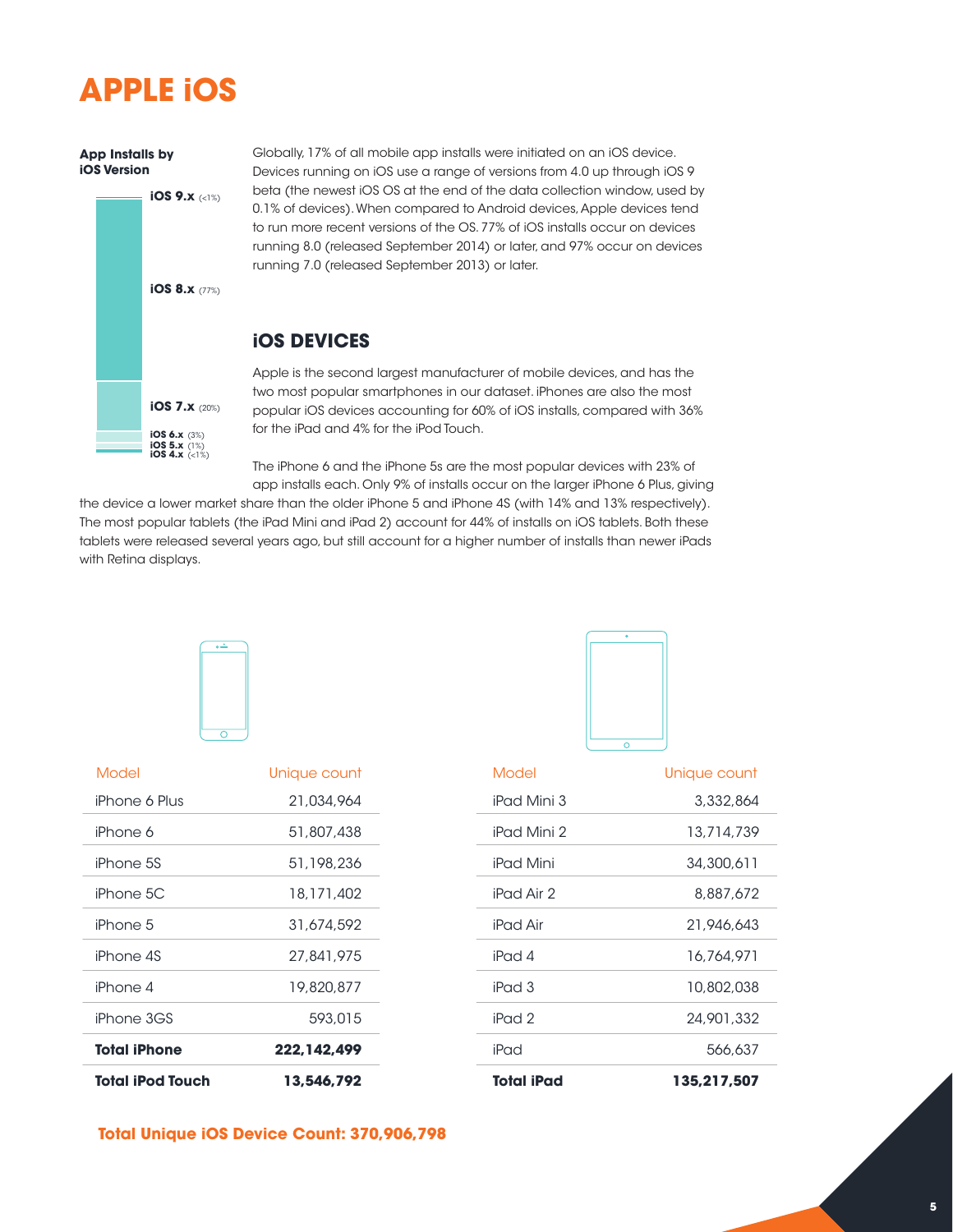# **GEOGRAPHIC TRENDS**

The popularity of Android and iOS devices, and of smartphones generally, varies significantly by region. Because Android has such a significant market share advantage, almost all countries see a majority of app installs occurring on an Android device; however, some countries over-index on iOS app popularity. The top two countries (China and the United States) represent 37% of all installs worldwide. The top five countries account for 50% of global installs, while approximately 75% of installs occur in the top 20 countries.

More than half (54%) of all iOS installs occur in three countries: the United States, China, and Japan; while 71% of all iOS installs take place in the top 10 iOS countries (see below). In countries with the highest volume of iOS installs, iOS is not necessarily the dominant OS.

By comparison, Android installs are more geographically dispersed. The top three countries (China, the United States, and Brazil) only account for 40% of total installs, and only 61% of installs occur in the top 10 countries. Brazil is the major country in which the percentage share of Android devices is highest, while the Scandinavian countries (Denmark, Norway & Sweden) see some of the highest rates of iOS installs.



### COUNTRIES WITH MOST iOS INSTALLS COUNTRIES WITH MOST ANDROID INSTALLS

| Country      | <b>Tot. iOS installs</b> | $%$ iOS | %Android |
|--------------|--------------------------|---------|----------|
| USA          | 161,215,518              | 44      | 48       |
| China        | 126, 106, 153            | 23      | 63       |
| Japan        | 52.037.111               | 56      | 42       |
| UK           | 28,833,005               | 49      | 41       |
| Canada       | 17.691.576               | 60      | 30       |
| Russia       | 17.002.995               | 17      | 73       |
| Saudi Arabia | 13,533,597               | 32      | 67       |
| Australia    | 13,107,509               | 67      | 22       |
| France       | 13.029.616               | 29      | 56       |
| Mexico       | 11.311.474               | 15      | 77       |

| Country       | <b>Tot. Android installs</b> | $%$ iOS | %Android |
|---------------|------------------------------|---------|----------|
| China         | 341,491,966                  | 23      | 63       |
| <b>USA</b>    | 176,827,660                  | 44      | 48       |
| <b>Brazil</b> | 109,851,247                  | 7       | 83       |
| Russia        | 74.039.387                   | 17      | 73       |
| Mexico        | 56.623.649                   | 15      | 77       |
| India         | 45,690,247                   | 7       | 83       |
| Turkey        | 45,287,611                   | 15      | 77       |
| South Korea   | 40.098.292                   | 11      | 82       |
| Japan         | 39.261.982                   | 56      | 42       |
| Indonesia     | 34,748,666                   | 6       | 82       |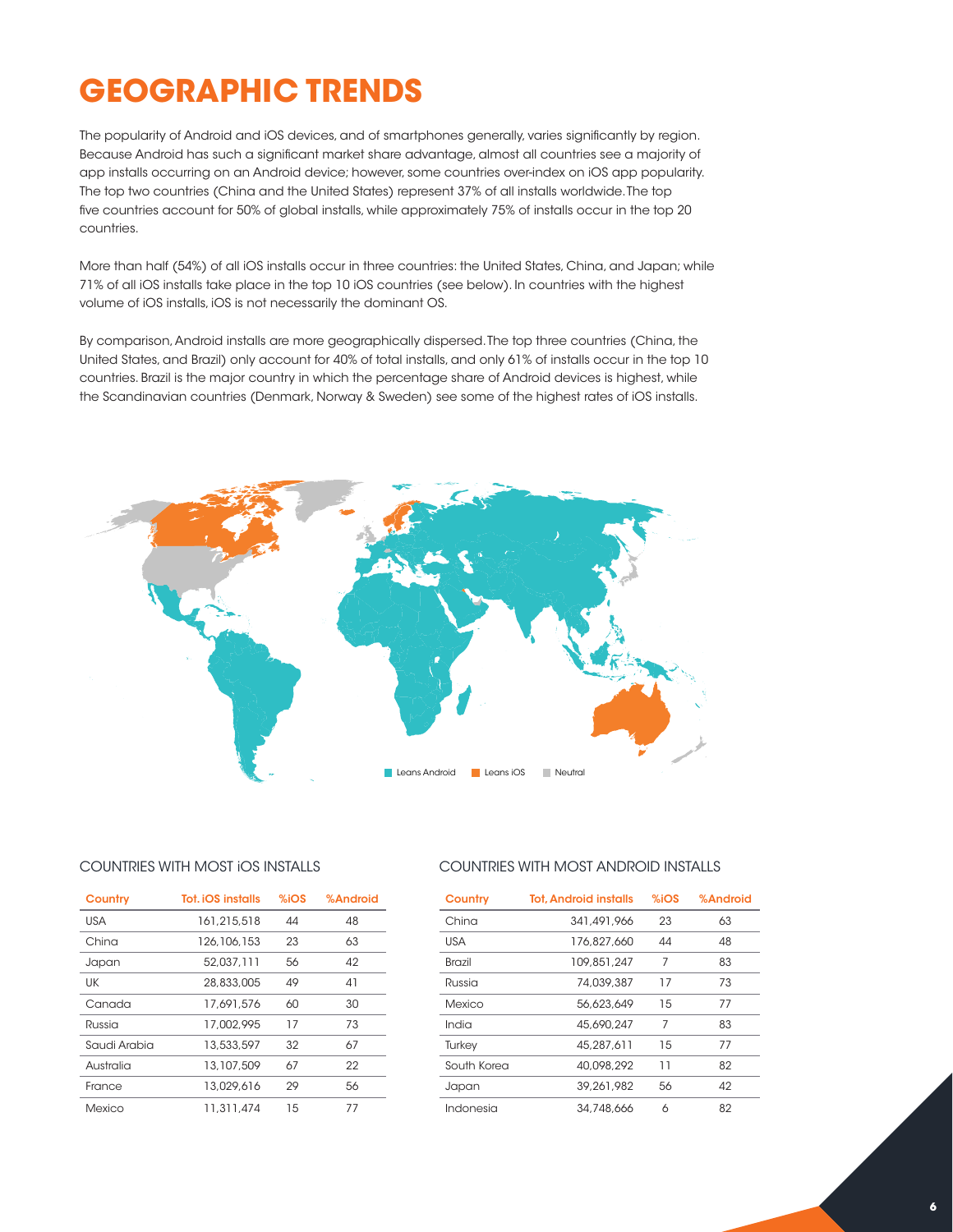# **ABOUT UNITY ANALYTICS**

Unity Analytics is the nerve center of games built directly into the Unity Engine, giving developers the seamless ability to understand how their game is performing and what they can do to improve user engagement, retention and monetization. Powering Unity Analytics is a powerful data platform capable of capturing billions of events, profiling players across multiple dimensions, and predicting their future behavior.

In the near future, Unity Analytics will provide Unity developers with access to the most comprehensive real-time market data set available in the game industry. This real-time data will provide far deeper insights into games and users, helping Unity developers to become more successful and to build games that players love to play.

For more information on Unity Analytics, or to join the beta program please visit: <http://unity3d.com/services/analytics>

For customers who are interested in a comprehensive customized game intelligence package please contact Unity Analytics [\(analytics@unity3d.com](mailto:analytics%40unity3d.com?subject=)) for details.

### **ABOUT UNITY TECHNOLOGIES**

Unity Technologies is the creator of Unity, a flexible and high-performance end-to-end development platform to create rich interactive 3D and 2D experiences. Unity's powerful engine and editor serve as the foundation to develop beautiful games or apps and easily bring them across multiple platforms: mobile devices, home entertainment systems, personal computers, and embedded systems.

Unity also offers solutions and services for creating games and connecting with audiences including the Unity Asset Store, Unity Cloud Build, Unity Game Performance Reporting, Unity Ads, and Unity Everyplay.

Unity Technologies serves over a million monthly active developers including large publishers, indie studios, students and hobbyists around the globe.

For more information, visit: [http://unity3d.com.](http://unity3d.com)

# **ABOUT DATA COLLECTION AND PRIVACY**

Unity Analytics is a new service available to mobile game developers aimed at providing greater insights on player behavior.

The game developer may allow Unity to collect certain device properties and the player location when the players installs a mobile game built with Unity software. Unity compiles and publishes certain de-identified, aggregated data to help Unity, mobile game developers and mobile device companies better understand their user base and the devices they use.

Aggregated data for device properties and location was collected from customer applications from April 1, 2015 through July 31, 2015.

Device counts are calculated using a "unique device identifier (UUID)." Different platforms and versions handle the UUID differently, which may result in the same device being counted multiple times due to multiple UUIDs for that device, or a device not being counted at all due to not having a UUID. As a result, iOS device counts may be over-inflated.

For more information on Unity's privacy practices, please review the Unity Privacy Policy: <http://unity3d.com/legal/privacy-policy>